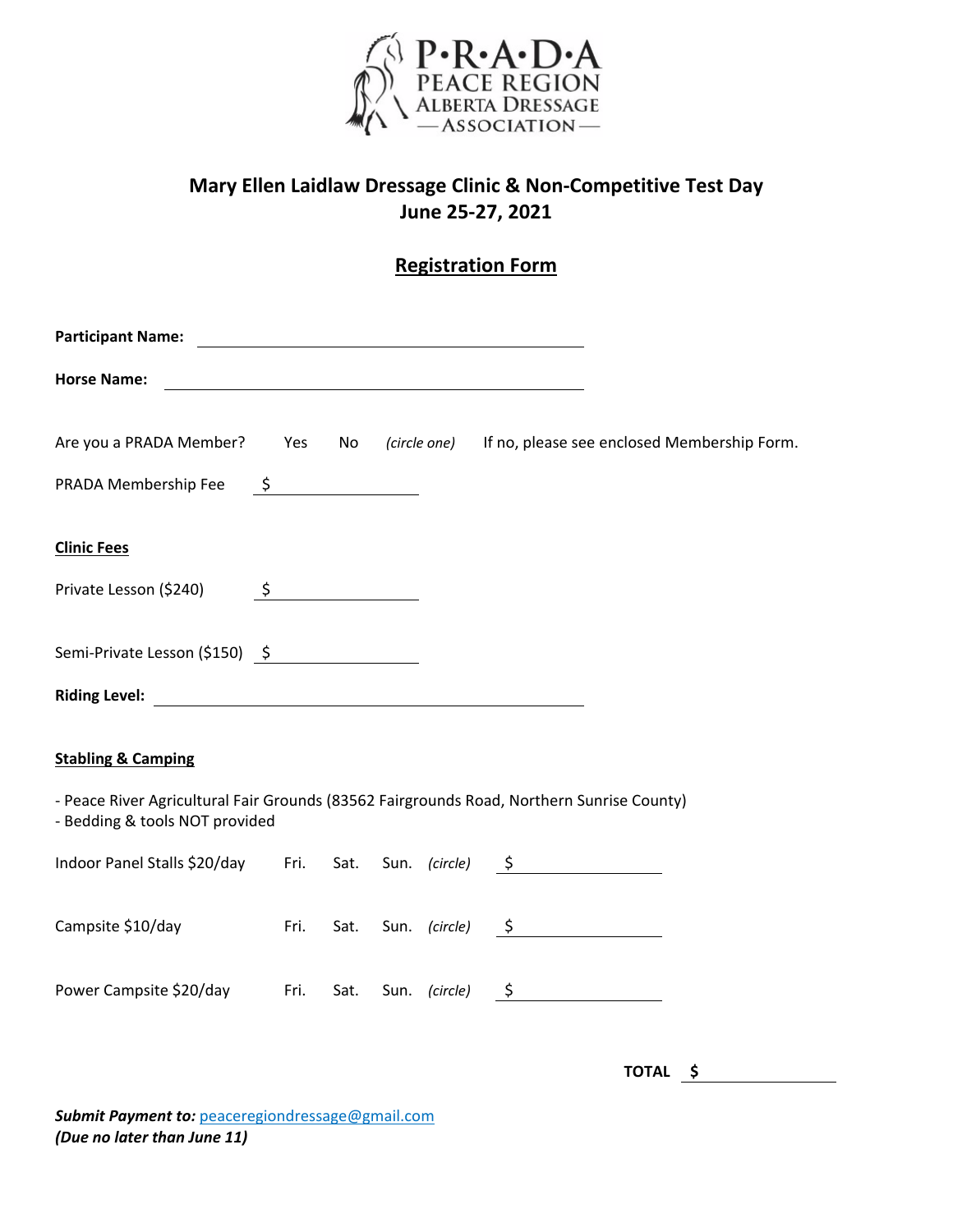### **Non‐Competitive Test Day – Sunday June 27th**

Please select one (1) test within your riding level you would like to ride. Mary Ellen will provide feedback on how to improve your performance in the ring. Riders will then have an opportunity to work with Mary Ellen to improve their performance based on the feedback and then another opportunity to ride the same test again to measure improvement.

#### **Equine Canada National Tests for Training (2019 USEF)**

https://www.equestrian.ca/sport/dressage/tests

- □ Introductory Level Test A
- □ Introductory Level Test B
- □ Introductory Level Test C
- □ Training Level Test 1
- □ Training Level Test 2
- $\Box$  Training Level Test 3
- □ First Level Test 1
- □ First Level Test 2
- □ First Level Test 3
- □ Second Level Test 1
- □ Second Level Test 2
- □ Second Level Test 3
- □ Third Level Test 1
- □ Third Level Test 2
- □ Third Level Test 3
- □ Fourth Level Test 1
- □ Fourth Level Test 2
- □ Fourth Level Test 3